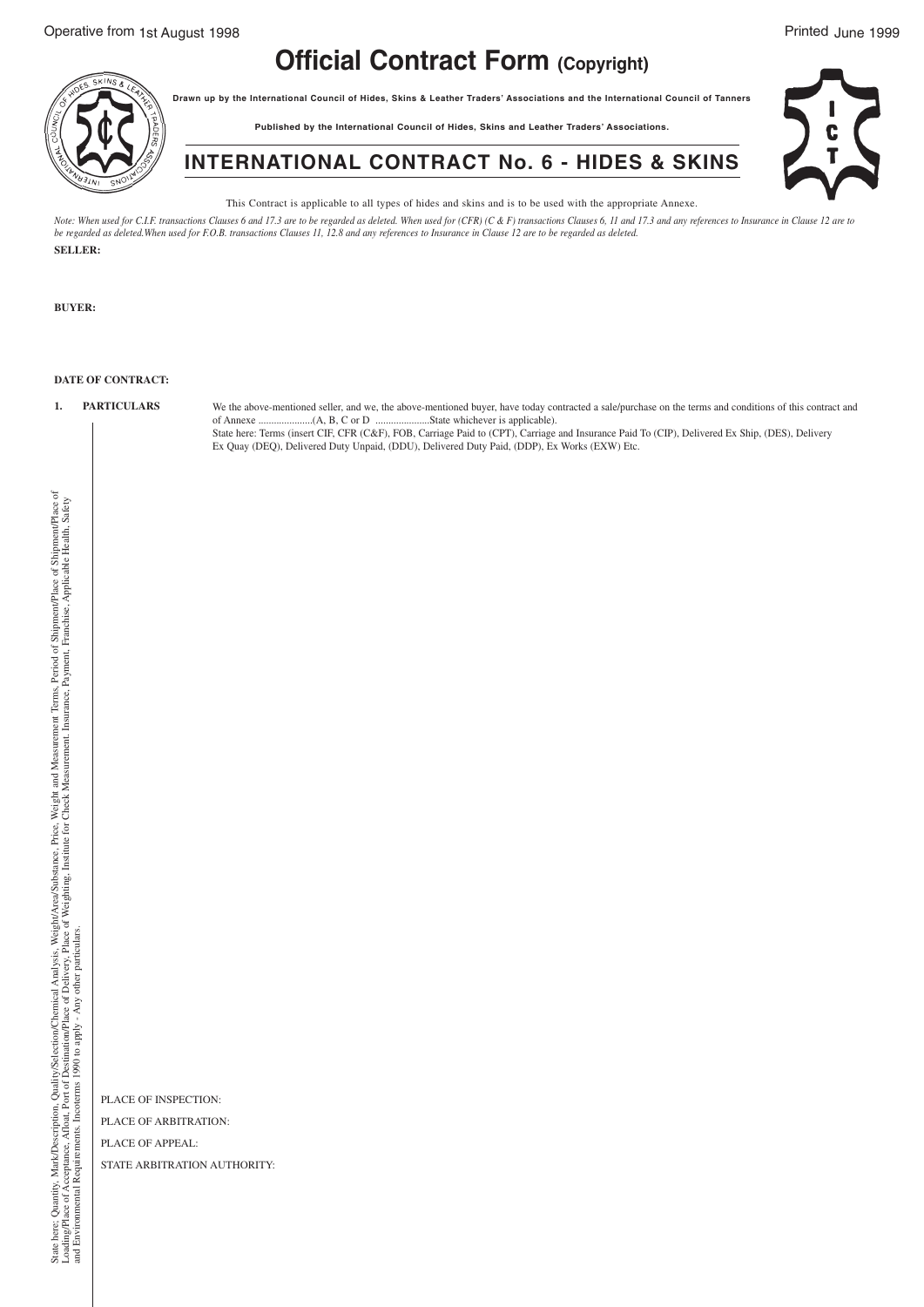| <b>DEFINITIONS</b><br>The plural to include the singular.<br>2.<br>2.1<br>2.2<br>The word 'goods' as used in this contract means that which is described in Clause 1.<br>Hides mean skins of bovine, equine and other large animals, including calf skins.<br>2.3<br>Days or months mean calendar days or months.<br>2.4<br>2.5<br>The first day for shipment to be the day following the date of this contract unless otherwise stated. |                                                           |                              |                                                                                                                                                                                                                                                                                                                                                                                                                                                                                                                                                                                                                                                                                                                          |  |
|------------------------------------------------------------------------------------------------------------------------------------------------------------------------------------------------------------------------------------------------------------------------------------------------------------------------------------------------------------------------------------------------------------------------------------------|-----------------------------------------------------------|------------------------------|--------------------------------------------------------------------------------------------------------------------------------------------------------------------------------------------------------------------------------------------------------------------------------------------------------------------------------------------------------------------------------------------------------------------------------------------------------------------------------------------------------------------------------------------------------------------------------------------------------------------------------------------------------------------------------------------------------------------------|--|
|                                                                                                                                                                                                                                                                                                                                                                                                                                          |                                                           | 2.6<br>2.7                   | All references to steamer or steamers in this contract shall include steamer/s or, where applicable, any other principal means of conveyance by water, air and /or land. when<br>steamer refers to a sea-going vessel, steamer to mean any vessel classified Lloyd's 100A1 (or the equivalent of other Registers) which issues the bill of lading and is suitable for<br>the stowage and transportation of goods.<br>Bill of lading to mean steamer bill of lading or, where other means of shipment are used, the applicable equivalent shipping documents.                                                                                                                                                             |  |
|                                                                                                                                                                                                                                                                                                                                                                                                                                          |                                                           | 2.8<br>2.9                   | All trade terms (such as FOB, CIF Etc) shall be interpreted according to Incoterms 1990 (and possible subsequent revisions, if any) of the International Chamber of Commerce.<br>One kilogram equals 2,2046 lbs English.<br>One square metre equals 10,7643 square feet English.<br>One square foot equals 12 inches x 12 inches.                                                                                                                                                                                                                                                                                                                                                                                        |  |
|                                                                                                                                                                                                                                                                                                                                                                                                                                          |                                                           | 2.11                         | One square foot equals 30.48 cm x 30.48 cms.<br>2.10 Force majeure to be defined as Acts of God, strikes, lock-outs, labour disturbances, trade disputes, wars, government actions, riots, civil commotions, fires, floods epidemics.<br>Notice is properly given by telephone (provided it is confirmed promptly by letter) or by despatch of telegram, telex, telefax or electronic transmission.                                                                                                                                                                                                                                                                                                                      |  |
| 3.                                                                                                                                                                                                                                                                                                                                                                                                                                       | <b>OUALITY</b>                                            | 3.1<br>3.2                   | Goods to be of Fair Average Quality of the mark and /or description. Fair Average Quality means that the goods must conform to the quality standards that are normal for the<br>products of the origin indicated in the contract. For any inferiority of quality an allowance to be made.<br>Unless otherwise stated in Clause 1, Seller does not guarantee the goods to be fit for the purpose for which they may be required or used, neither is he responsible for any defects<br>appearing after the goods have been put into work, nor for any damage arising in the course of manufacture or otherwise from their use.                                                                                             |  |
| 4.                                                                                                                                                                                                                                                                                                                                                                                                                                       | <b>QUANTITY</b>                                           | 4.1                          | To be within five per cent more or less, but in case of default this margin not to be taken into account for assessment of damages.                                                                                                                                                                                                                                                                                                                                                                                                                                                                                                                                                                                      |  |
| 5.                                                                                                                                                                                                                                                                                                                                                                                                                                       | <b>MARKING</b>                                            | 5.1<br>5.2<br>5.3<br>5.4     | Goods sold to be shipped sorted into different grades, to be packed and marked separately and each package to be clearly marked.<br>Goods sold by area, the area to be marked on each item so as to be legible at destination or, if goods of one size are bundled together, the size to be stated on the bundle.<br>If goods of different categories arrive insufficiently marked, any re-sorting charges thereby incurred to be for seller's account.<br>Flat or telquel shipments on one bill of lading should have the same mark.                                                                                                                                                                                    |  |
| 6.                                                                                                                                                                                                                                                                                                                                                                                                                                       | <b>DESTINATION AND</b><br><b>FREIGHT</b><br>(F.O.B. only) | 6.1                          | Buyer to declare the destination within eight days of receipt of seller's request to do so, but not to be obliged to do so earlier than eight days before the first day allowed for                                                                                                                                                                                                                                                                                                                                                                                                                                                                                                                                      |  |
|                                                                                                                                                                                                                                                                                                                                                                                                                                          |                                                           | 6.2<br>6.3                   | shipment.<br>If the seller arranges to book the freightspace he does so as buyer's agent at current rate to the best of his ability. The seller not to be responsible for late shipment if<br>freightspace is unobtainable. As soon as seller knows that freightspace is unobtainable within the shipment period he shall give notice asking for agreement to ship by the first<br>available steamer to the declared port of destination; failing such agreement the buyer to take delivery at port of shipment/place of acceptance.<br>If buyer books the freightspace, buyer to give notice of the name or identification of the steamer and departure/sailing dates in due time. Should departure/sailing be delayed  |  |
|                                                                                                                                                                                                                                                                                                                                                                                                                                          |                                                           |                              | beyond the stipulated shipping period or should the steamer be unable or refuse to receive the goods or part of them for shipment or close for cargo earlier than the advertised date, buyer<br>has no claim on seller for late shipment.                                                                                                                                                                                                                                                                                                                                                                                                                                                                                |  |
| 7.                                                                                                                                                                                                                                                                                                                                                                                                                                       | <b>FREIGHT VARIATIONS</b>                                 | 7.1                          | Freight variations for account of the party responsible for paying the freight.                                                                                                                                                                                                                                                                                                                                                                                                                                                                                                                                                                                                                                          |  |
| 8.                                                                                                                                                                                                                                                                                                                                                                                                                                       | <b>SHIPMENT</b>                                           | 8.1<br>8.2<br>8.3            | Shipments are with all conditions as per bills of lading by steamers direct and/or indirect with liberty to tranship.<br>Dates of bills of lading are proof of dates of shipment in the absence of conclusive evidence to the contrary.<br>On board bills of lading to be supplied where customary. Container shipment bills of lading may be dated when the goods are delivered to the place of acceptance/port of                                                                                                                                                                                                                                                                                                      |  |
|                                                                                                                                                                                                                                                                                                                                                                                                                                          |                                                           | 8.4<br>8.5<br>8.6            | shipment, such date to be that on which delivery of any invoiced lot is completed.<br>Unless otherwise stated in Clause 1, each part shipment against this contract shall be in conformity with all terms and conditions of this contract.<br>Shipments in separate lots on the same steamer to be considered as one shipment.<br>Goods sold for shipment on basis subject to availability of freightspace shall be deemed to be shipped in time provided the space was booked in good time on a steamer                                                                                                                                                                                                                 |  |
|                                                                                                                                                                                                                                                                                                                                                                                                                                          |                                                           | 8.7                          | scheduled to sail within the shipping period and shipment by the booked steamer occurred within one month of the last day allowed for shipment. A seller wishing to claim<br>protection to give prompt notice and to present proof of the original booking and sailing date with the shipping document.<br>Should a shipment be prevented by force majeure, the period allowed in Clause 1 for that shipment to be extended by seven weeks, after which the contract shall be null and void<br>for that shipment, unless a further extension be agreed.                                                                                                                                                                  |  |
| 9.                                                                                                                                                                                                                                                                                                                                                                                                                                       | <b>NOTICES OF</b><br><b>SHIPMENT</b>                      | 9.1                          | Notices of shipment, with the information necessary to establish the value of the goods, stating the name or identification of the steamer, or, if by container, intended steamer,<br>number of containers and, if possible, name of agent, to be made by seller as early as possible. Steamer's name or identification if different from that stated, to be notified by seller<br>as soon as known.                                                                                                                                                                                                                                                                                                                     |  |
| <b>RISK AND TITLE</b><br>10.                                                                                                                                                                                                                                                                                                                                                                                                             |                                                           | 10.1                         | The goods are at the risk of the seller until they have been delivered on board a steamer, or, where applicable, to the place of acceptance as in clause 1. If a specific trade term<br>(such as CIF, FOB etc) is agreed, the transfer of the risk will take place according to the INCOTERMS rules applicable to such term. Thereafter buyer is at risk for all loss or<br>damage provided all sellers other obligations have been fulfilled, and not withstanding that the property in the goods shall not have been passed to the buyer.                                                                                                                                                                              |  |
|                                                                                                                                                                                                                                                                                                                                                                                                                                          |                                                           | 10.2                         | The goods supplied shall remain the property of the seller until the entire of the purchase amount therefor has been paid in full, including debts directly and strictly arising out of<br>this specific contract.                                                                                                                                                                                                                                                                                                                                                                                                                                                                                                       |  |
|                                                                                                                                                                                                                                                                                                                                                                                                                                          |                                                           | 10.3<br>10.4                 | The buyer shall be entitled to manipulate, use or otherwise dispose of the said goods during the time that they remain the property of the seller. In such an event the buyer shall be<br>under a fiduciary duty to account to the seller for the proceeds of such sale to the extent of the total of all monies owing by the buyer to the seller.<br>This reservation of title clause shall not entitle the buyer to return the goods and refuse or delay payment on the grounds that the property has not yet passed nor shall it<br>constitute an agency.                                                                                                                                                             |  |
| 11.                                                                                                                                                                                                                                                                                                                                                                                                                                      | <b>INSURANCE</b>                                          | 11.1<br>11.2                 | Seller to provide policies/certificates of marine insurance including Institute Commodity Trade Clauses (A), Institute War Clauses (Commodity Trades) and Institute Strikes<br>Clauses (Commodity Trades), covering the goods at the contract price plus twenty per cent and, where applicable, to state: 'On deck cargo held covered at a premium to be<br>arranged' (any additional premium for seller's account) and to provide payment of all agreed claims in the currency of the contract.<br>War risk is only to be covered with customary clause of notice. Any variation in the cost of war risk cover after the date of this contract to be for buyer's account.                                               |  |
| 12.                                                                                                                                                                                                                                                                                                                                                                                                                                      | <b>DOCUMENTS</b>                                          | 12.1                         | To consist of invoices and full sets of bills lading or satisfactory guarantees for missing copies and/or ship's delivery orders (the latter to be countersigned by a banker,                                                                                                                                                                                                                                                                                                                                                                                                                                                                                                                                            |  |
|                                                                                                                                                                                                                                                                                                                                                                                                                                          |                                                           | 12.2                         | a shipbroker, the captain or the mate if so required) and policies/certificates of insurance and, where usual and required, weight and/or quantity and/or measurement<br>specifications or certificates.<br>If sanitary certificates, certificates of origin and/or other certificates are required and are obtainable in the country of shipment and/or origin, these to be provided at seller's<br>expense. Consular invoices (if requested by buyer after date of contract) and their legalisation fees for buyer's account. Buyer to give seller in good time a detailed list of the                                                                                                                                 |  |
|                                                                                                                                                                                                                                                                                                                                                                                                                                          |                                                           | 12.3                         | documents required.<br>Should bills of lading and/or policies/certificates of insurance not be supplied, buyer to be put in the same position as if they had been supplied.                                                                                                                                                                                                                                                                                                                                                                                                                                                                                                                                              |  |
|                                                                                                                                                                                                                                                                                                                                                                                                                                          |                                                           | 12.4<br>12.5<br>12.6<br>12.7 | Documents travel at seller's risk until presented to buyer or his mandatory.<br>Buyer to accept documents containing the Chamber of Shipping War Deviation Clause and/or any other recognised official war risk clauses.<br>Seller to be responsible for all extra expenses incurred through late presentation of the document unless the delay is not due to him.<br>If transhipment means the drawing up of fresh bills of lading, payment to be made against the fresh documents. If called upon, seller to produce proof that shipment was made                                                                                                                                                                      |  |
|                                                                                                                                                                                                                                                                                                                                                                                                                                          |                                                           | 12.8                         | within the time stipulated in this contract.<br>In the case of CFR (C&F) transactions seller either to provide buyer with freight paid bills of lading, or, if freight is payable at destination, to make arrangements for payment which<br>will not involve buyer in any disbursements which are contrary to the provisions of this contract.                                                                                                                                                                                                                                                                                                                                                                           |  |
| 13.                                                                                                                                                                                                                                                                                                                                                                                                                                      | <b>INVOICING</b>                                          | 13.1<br>13.2                 | Invoices to be based on seller's specification of the number of pieces and/or weights and/or measurement.<br>The number of pieces and, if applicable, measurement, in each package to be shown on the specification.                                                                                                                                                                                                                                                                                                                                                                                                                                                                                                     |  |
|                                                                                                                                                                                                                                                                                                                                                                                                                                          |                                                           | 13.3<br>13.4                 | In the case of total loss seller's invoice to be final.<br>In the case of part shipments, each shipment to be settled individually.                                                                                                                                                                                                                                                                                                                                                                                                                                                                                                                                                                                      |  |
| 14.                                                                                                                                                                                                                                                                                                                                                                                                                                      | <b>PAYMENT</b>                                            | 14.1<br>14.2                 | Drafts on banks to be drawn for account and risk of buyer, who guarantees their payment.<br>If payment is against documents on arrival, payment must take place not later than the dates on which the steamer/container would have arrived at the port of destination/place of delivery                                                                                                                                                                                                                                                                                                                                                                                                                                  |  |
|                                                                                                                                                                                                                                                                                                                                                                                                                                          |                                                           | 14.3                         | if the duration of the transit had been as scheduled at the time of shipment, but in no case later than 90 days from the date of the bill of lading.<br>If buyer fails to make payments in accordance with the terms of this contract, and such failure is fairly attributable to government restrictions imposed after the signing of this<br>contract, seller may cancel this contract at any time before tender of payment in full by buyer and after giving seven days notice to buyer. The contract forthwith to be closed<br>with the like option to seller as is given in Clause 22 to either party on the other's bankruptcy and damages to be as therein stated but such failure to pay not to give rise to any |  |
|                                                                                                                                                                                                                                                                                                                                                                                                                                          |                                                           | 14.4                         | other claim.<br>If steamer is officially reported lost, payment as defined in Clause 1 is due on first presentation of documents.                                                                                                                                                                                                                                                                                                                                                                                                                                                                                                                                                                                        |  |
| 15.                                                                                                                                                                                                                                                                                                                                                                                                                                      | WEIGHING<br><b>AND TARING</b>                             | 15.1                         | If landing/arrival weights are material, the goods to be weighed and tared on an officially certified scale at buyer's expense by officially licensed weigher and under supervision<br>of seller's representative if required.                                                                                                                                                                                                                                                                                                                                                                                                                                                                                           |  |
|                                                                                                                                                                                                                                                                                                                                                                                                                                          |                                                           | 15.2<br>15.3                 | Final buyer to (air)mail official weight notes within forty-five days of final date of landing and such notes to be passed on immediately by intermediaries.<br>If goods are sold with a weight franchise, any deficiency greater than such franchise, calculated on net weights, to be paid for by seller.                                                                                                                                                                                                                                                                                                                                                                                                              |  |
|                                                                                                                                                                                                                                                                                                                                                                                                                                          |                                                           | 15.4<br>15.5                 | Goods to be weighed promptly in accordance with Annexe A1.<br>If goods are sold by the piece without Weight/Area franchise, average net Landed/Arrival Weight/Area not to be less than the minimum net contract Weight/Area or an adjustment to be made.                                                                                                                                                                                                                                                                                                                                                                                                                                                                 |  |
|                                                                                                                                                                                                                                                                                                                                                                                                                                          |                                                           | 15.6<br>15.7                 | The tare established (including the tare of pallets and packaging materials) to be applied on a percentage basis to the total gross landed/arrival weights.<br>Any adjustment to invoice value due under this clause to be made by seller within thirty days of receipt of weight notes and settled immediately.                                                                                                                                                                                                                                                                                                                                                                                                         |  |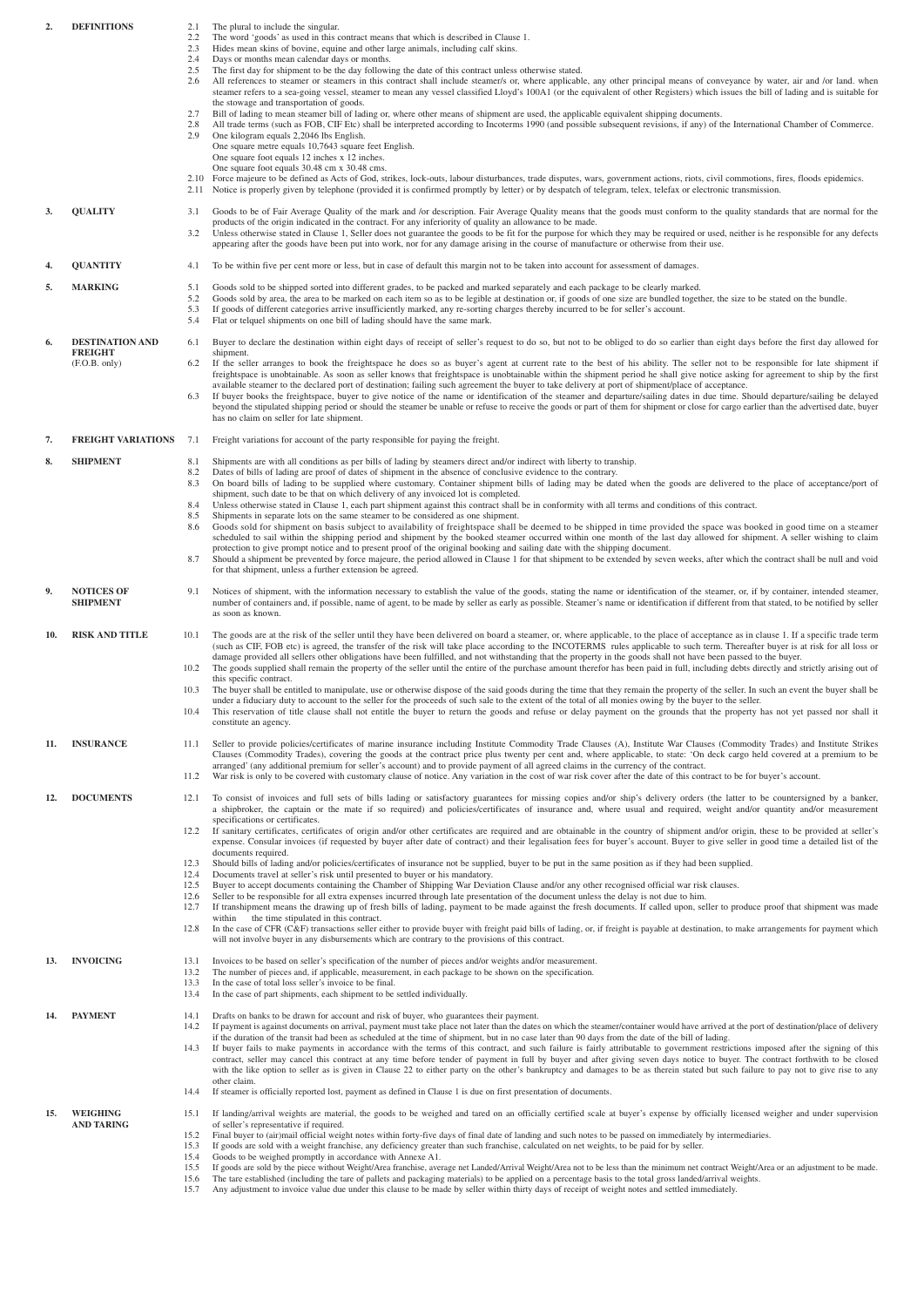| 16. | <b>MEASUREMENT</b>                       | In the case of goods sold by area, unless otherwise specified, buyer to be entitled at his expense, to have the area checked by an institution from the list agreed between The<br>International Council of Tanners and The International Council of Hides Skins and Leather Traders Associations and lodged on 1st January each year of this contract at the<br>headquarters of the two Councils. Drawing of samples may be done under the supervision of the sellers representative if so required. The area to be ascertained by suitably<br>calibrated pinwheel machine, areameter, electronic measuring machine or other agreed means.<br>Goods to be conditioned as specified in the appropriate annexe. Measurement of goods by the pinwheel machine shall be carried out as specified in the Code of Practice for the<br>Measurement of Leather lodged at the offices of both the International Council of Tanners and The International Council of Hides Skins and Leather Traders Associations. As an<br>alternative seller and buyer by agreement, may specify in Clause 1, use of ISO 11646 1993 Leather, Measurement of area.<br>No adjustment to be made for differences in measurement of area equal to or less than the tolerance specified in the appropriate Annexe, but in the case of a greater discrepancy<br>such adjustment to be made on the actual discrepancy.                                                                                                                                                                                                                                                                                                                                                                                                                                                                                                                                                                                 |  |  |  |  |  |
|-----|------------------------------------------|--------------------------------------------------------------------------------------------------------------------------------------------------------------------------------------------------------------------------------------------------------------------------------------------------------------------------------------------------------------------------------------------------------------------------------------------------------------------------------------------------------------------------------------------------------------------------------------------------------------------------------------------------------------------------------------------------------------------------------------------------------------------------------------------------------------------------------------------------------------------------------------------------------------------------------------------------------------------------------------------------------------------------------------------------------------------------------------------------------------------------------------------------------------------------------------------------------------------------------------------------------------------------------------------------------------------------------------------------------------------------------------------------------------------------------------------------------------------------------------------------------------------------------------------------------------------------------------------------------------------------------------------------------------------------------------------------------------------------------------------------------------------------------------------------------------------------------------------------------------------------------------------------------------------------------------------------------------------------|--|--|--|--|--|
| 17. | <b>INSPECTION</b>                        | If inspection of the goods at the port of destination/place of delivery is not possible, buyer and seller to agree where inspection shall take place.<br>17.2<br>If inspection is prevented by force majeure, the buyer retains his rights.<br>(F.O.B. only). Unless it is agreed that the goods must be approved by buyer before shipment, the appropriate place for the inspection of the goods by buyer, unless otherwise<br>agreed, to be port of destination/place of delivery declared by the buyer.                                                                                                                                                                                                                                                                                                                                                                                                                                                                                                                                                                                                                                                                                                                                                                                                                                                                                                                                                                                                                                                                                                                                                                                                                                                                                                                                                                                                                                                               |  |  |  |  |  |
| 18. | <b>CLAIMS</b>                            | Quality, description and/or condition of goods to be considered as approved unless final buyer gives notice of a claim promptly after goods are available for inspection.<br>Where the place of inspection is other than the port of destination, such notice to be given within seven working days of arrival (intermediaries shall have an additional four days)<br>and provided that 80% of the shipment in original packing remains available at place of inspection.<br>Where place of inspection is the port of destination, such notice to be given within nine working days, (the intermediaries shall have an additional four days), provided that the<br>goods have not been removed from public wharf, warehouse and/or docks, unless by arrangement a sample has been drawn by buyer's and seller's representatives and kept at the<br>port of destination/place of delivery for arbitration purposes.<br>Notice of a claim for chemical specification and/or measurement to be given within the time specified in the appropriate Annexe.<br>A dispute on account of quality, description, quantity and/or condition may in no case be the motive for refusal of payment. Buyer to accept the documents provided they are<br>in good order without prejudice to his rights.<br>Goods which have been placed into work or further manufactured, cannot be returned by buyer.<br>Seller's to respond to claims promptly but within five working days.                                                                                                                                                                                                                                                                                                                                                                                                                                                                                                         |  |  |  |  |  |
| 19. | <b>REJECTION</b>                         | In the event of an allowance for inferiority of quality for which seller is liable and which amounts to or exceeds ten per cent of the contract price buyer may either take the goods<br>19.1<br>with the allowance or reject them without prejudice to his rights. This clause does not prevent arbitrators awarding rejection if they consider the delivery is not a fair tender or if<br>they deem that due to the particular circumstances of the case that it would be unreasonable for the buyer to keep them.<br>19.2<br>If the goods are rejected, buyer shall not be obliged to accept a replacement.                                                                                                                                                                                                                                                                                                                                                                                                                                                                                                                                                                                                                                                                                                                                                                                                                                                                                                                                                                                                                                                                                                                                                                                                                                                                                                                                                           |  |  |  |  |  |
| 20. | <b>DEFAULT</b>                           | In the case of default the defaulter to make good the loss.<br>In the case of default by seller - The loss to be the difference between the contract price and the market value of the goods on the seventh day after the date of default is made,<br>unless the Arbitrators decide that the above price difference is not sufficient to cover the actual damage incurred by the buyer.<br>In the case of default by buyer - seller, at his own and absolute discretion, has liberty to take any action he may deem fit in the interest of the goods, at buyer's risk and expense<br>and he shall be entitled to close the contract with damages, if any, within seven days after the date of default. Damages to be limited in accordance with clause 20.2.<br>If it is impossible to ascertain the market value, comparison to be made with goods of similar quality.<br>Failure by the buyer to make payments according to the terms specified, and/or to give shipping instructions, and/or to accept delivery at the times agreed, shall entitle the seller<br>to cancel any balance remaining undelivered against this contract, or any other contract with the same buyer, without prejudice to the rights of either party to claim default.                                                                                                                                                                                                                                                                                                                                                                                                                                                                                                                                                                                                                                                                                                                      |  |  |  |  |  |
| 21. | <b>NOTICE OF</b><br><b>FORCE MAJEURE</b> | A party claiming force majeure to give notice as soon as possible and, if required, to furnish satisfactory evidence of force majeure.<br>21.1                                                                                                                                                                                                                                                                                                                                                                                                                                                                                                                                                                                                                                                                                                                                                                                                                                                                                                                                                                                                                                                                                                                                                                                                                                                                                                                                                                                                                                                                                                                                                                                                                                                                                                                                                                                                                           |  |  |  |  |  |
| 22. | <b>BANKRUPTCY</b>                        | If before fulfilment of this contract either party shall suspend payment, commit an act of bankruptcy, notify any of his creditors that he is unable to meet his debts or that he has<br>22.1<br>suspended payment or that he is about to suspend payment of these debts, convene, call or hold a meeting either of his creditors or to pass a resolution to go into liquidation<br>(except for voluntary winding-up of a solvent company) or shall apply for an official moratorium, have a petition presented for winding-up or shall have a receiver appointed,<br>he shall be deemed to be and shall be treated as being in default.<br>The other party, by giving notice, notwithstanding any bankruptcy or liquidation, shall be entitled to close out the contract against him as if he were in default by re-selling or<br>22.2<br>re-buying as the case may be and such re-sale or re-purchase shall be the closing out price.<br>Should either party be dissatisfied by such re-sale or re-purchase price, the matter shall be referred to arbitration. Where no such re-sale or re-purchase takes place, the<br>22.3<br>closing-out price shall be the market price of the goods on the day following that on which one of the aforementioned circumstances arises. Failing agreement the market price                                                                                                                                                                                                                                                                                                                                                                                                                                                                                                                                                                                                                                                        |  |  |  |  |  |
| 23. | <b>ARBITRATION AND</b><br><b>APPEAL</b>  | shall be fixed by arbitration.<br>23.1 Any dispute arising out of this contract to be settled by private treaty, if possible, failing which it shall be referred to arbitration according to the International custom of the trade and<br>subject to the rules for arbitration and appeal obtaining in the places specified for that purpose in Clause 1.<br>No party may begin an action in the Courts under this contract until the dispute has been determined by arbitration as hereby provided (except as hereinafter mentioned) and<br>23.2<br>then only for the purpose of enforcing the award.<br>Payments under awards are due immediately and to be settled within fourteen days unless an appeal be lodged or arbitrators/appeal board extend this period.<br>If the country of the place of arbitration has no machinery for arbitration, the dispute to be dealt with in accordance with Clause 24.<br>23.4<br>If any party to an arbitration or appeal held as a result of a dispute on this contract neglects or refuses to carry out or abide by the award of arbitrators or umpire or board of<br>appeal made following the dispute, the Association, whether representing buyers or sellers of goods in the country in which the award is issued may, if allowed by the law of that<br>country, notify the International Council of Hides, Skins and Leather Traders' Associations and the International Council of Tanners who in turn may notify their member<br>associations of the failure to implement the award. The reporting Association and any member association of the International Council of Hides, Skins and Leather Traders'<br>Associations or the International Council of Tanners, If allowed by the law of the country concerned, may post the information on their notice boards and/or inform their<br>members to this effect in any way thought fit. The parties to this contract hereby consent to the action aforementioned. |  |  |  |  |  |
| 24. | <b>PROPER LAW OF</b><br>THE CONTRACT     | For the purpose of arbitration, appeal and any other legal proceedings and for the purpose of establishing formal and essential validity, this contract shall be deemed to have<br>been made in the country of the place of arbitration and to be performed there so that the law of such country shall be the proper law of the contract, any correspondence or<br>reference to the offer, the acceptance, the place of payment, the place of appeal or otherwise notwithstanding.<br>Any party to this contract residing or carrying on business in a country other than the country of the place of arbitration shall, for the purpose of legal proceedings, be<br>considered as ordinarily resident or carrying on business at the consulate of the country of his residence or place of business situated in or nearest to the place of arbitration.<br>The service of legal proceedings upon a party shall be deemed good service (any rule of law or equity to the contrary notwithstanding) if notice of such proceedings is left with<br>the said consulate and if a copy of such notice is posted in a registered cover to the address of the party involved.<br>The United Nations Convention on contracts for the International Sale of Goods (Vienna 1980) shall apply to this Contract.                                                                                                                                                                                                                                                                                                                                                                                                                                                                                                                                                                                                                                                                    |  |  |  |  |  |
| 25. | <b>TEXT</b>                              | 25.1<br>The English text is the definitive text.                                                                                                                                                                                                                                                                                                                                                                                                                                                                                                                                                                                                                                                                                                                                                                                                                                                                                                                                                                                                                                                                                                                                                                                                                                                                                                                                                                                                                                                                                                                                                                                                                                                                                                                                                                                                                                                                                                                         |  |  |  |  |  |
|     |                                          |                                                                                                                                                                                                                                                                                                                                                                                                                                                                                                                                                                                                                                                                                                                                                                                                                                                                                                                                                                                                                                                                                                                                                                                                                                                                                                                                                                                                                                                                                                                                                                                                                                                                                                                                                                                                                                                                                                                                                                          |  |  |  |  |  |
| A1. | <b>WEIGHING AND</b><br><b>TARING</b>     | <b>ANNEXE A-RAW HIDES AND SKINS</b><br>Should gross weighing take place more than eight days after the last day of discharge from steamer or more than twelve days after the last day of discharge from the steamer<br>A1.1<br>for container shipments where delivery is to a place other than the port of discharge, or in the case of F.O.B. shipments, more than six weeks after bill of lading date, an adjustment<br>of landing weight to be made by adding in the case of:<br>0.05% for each day in the first week<br>DRY<br>0.025% for each additional day;<br><b>DRY SALTED</b><br>0.10% for each day in the first week<br>0.05% for each additional day;<br><b>WET SALTED</b><br>0.20% for each day in the first week<br>0.10% for each additional day;                                                                                                                                                                                                                                                                                                                                                                                                                                                                                                                                                                                                                                                                                                                                                                                                                                                                                                                                                                                                                                                                                                                                                                                                         |  |  |  |  |  |
|     |                                          | But seller's invoice weights final if goods are not weighed and tared within twenty-nine days after final date of landing. It is understood that shipment, stowage, discharge and<br>weighing took place under suitable conditions and the voyage was of a duration approximately as scheduled at the time of shipment.<br>If the voyage is prolonged by more than ten days beyond the known schedule at time of shipment, then the number of days in excess of ten shall be included in any calculation<br>A1.2<br>for adjustment under Clause A1.1<br>If raw hides are dispatched from interior point to a place of shipment/acceptance and are delayed due to force majeure before shipment, the weight adjustments for delays as in<br>A1.3<br>Clause A1.1 to apply also for the period for force majeure.<br>(F.O.B. only when buyer books freight). If shipment of raw hides is delayed due to late arrival of steamer or the hides are shut out of the steamer, in cases where the hides have<br>A1.4<br>already been delivered to the port of shipment/place of acceptance, the weight adjustments stated above to apply to the excess delay over eight days.<br>If landed weight indicates a shrinkage exceeding the contract franchise by 50% or more, or if the landed tare exceeds the shipping tare by 25% or more, the hides should remain<br>A1.5<br>intact at place of weighing or place of final destination, in the latter case the late weighing clause to apply. Buyer should give notice to seller promptly in order that seller may have                                                                                                                                                                                                                                                                                                                                                                                                           |  |  |  |  |  |
|     |                                          | the opportunity for the parcel to be re-weighed, such re-weighing to be carried out promptly at seller's cost.<br>If wetsalted hides and skins are tared, not less than ten per cent to be re-weighed, then biffed once on each side against a lattice table or other clean surface, and re-weighed. No<br>A1.6<br>sweeping of the hides and skins allowed except to remove encrusted salt. Landing/Arrival tares to be used for final settlement. Where mechanical de-salting is used, then an extra<br>one percent franchise to apply.                                                                                                                                                                                                                                                                                                                                                                                                                                                                                                                                                                                                                                                                                                                                                                                                                                                                                                                                                                                                                                                                                                                                                                                                                                                                                                                                                                                                                                 |  |  |  |  |  |
|     |                                          | On dry and dry-salted hides and skins tare to be allowed for packing and any surplus extraneous matter.<br>A1.7                                                                                                                                                                                                                                                                                                                                                                                                                                                                                                                                                                                                                                                                                                                                                                                                                                                                                                                                                                                                                                                                                                                                                                                                                                                                                                                                                                                                                                                                                                                                                                                                                                                                                                                                                                                                                                                          |  |  |  |  |  |
|     | A2. CLAIMS                               | Where goods are sold on a weight basis no claim to be made for differences in count of less than 1% but, if the discrepancy is greater, then an adjustment to be made based on the<br>A2.1<br>actual discrepancy, provided all other relevant conditions of the contract have been fulfilled. The final count to be certified by an officially licensed body.                                                                                                                                                                                                                                                                                                                                                                                                                                                                                                                                                                                                                                                                                                                                                                                                                                                                                                                                                                                                                                                                                                                                                                                                                                                                                                                                                                                                                                                                                                                                                                                                            |  |  |  |  |  |